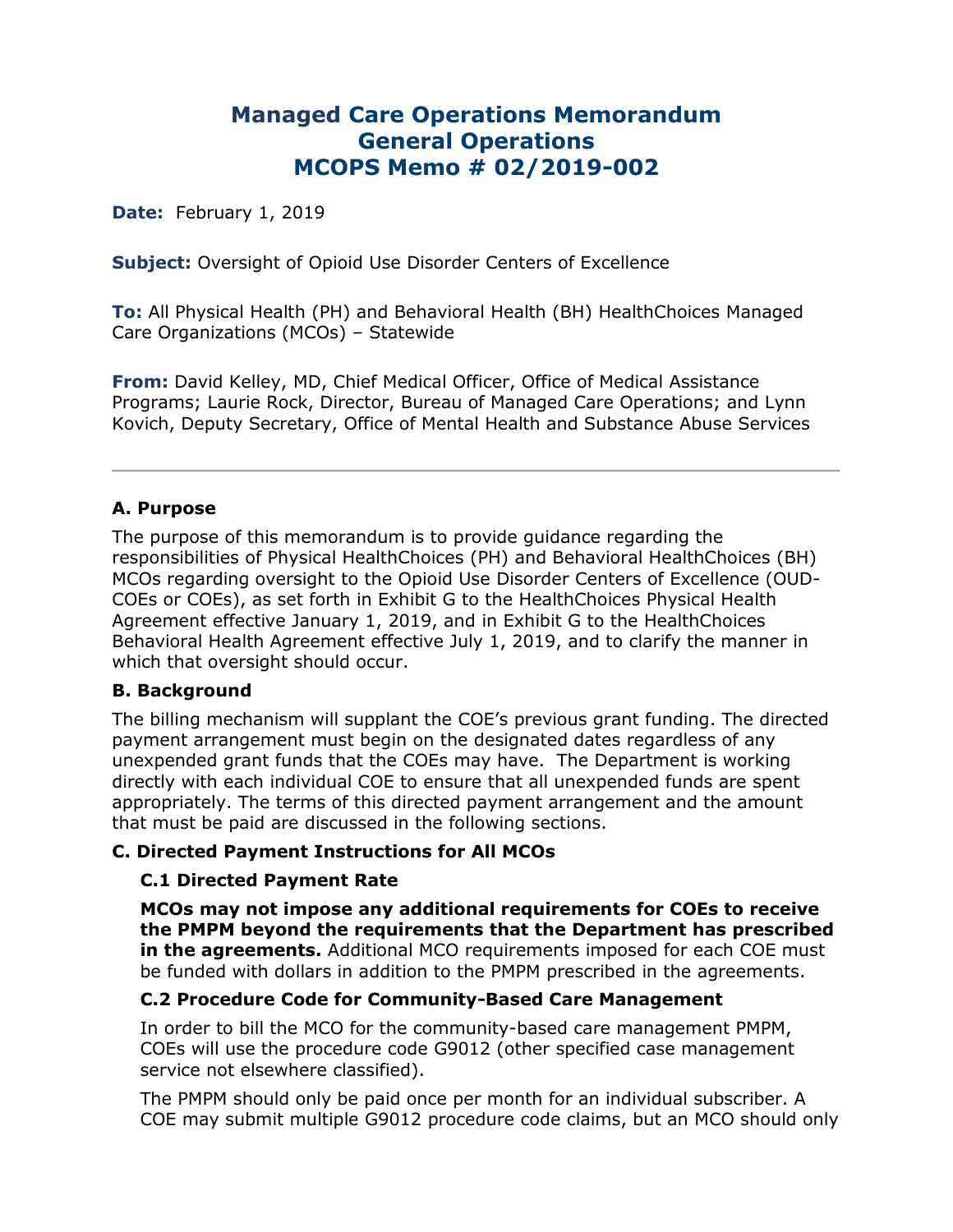pay one per subscriber per month. The payment for each month is generated by a claim for the initial service delivered to an identified subscriber in the particular month as described below. An MCO should not pay additional case or care management visit claims for identified subscribers to a COE during the same month as it has received a claim with a G9012 procedure code from the COE.

For COE subscribers that are receiving services from COEs that are also Federally Qualified Health Centers (FQHCs) enrolled in the HealthChoices program, the MCOs must pay the COE care management fee, rather than the prospective payment service encounter fee, when the FQHC provides care management services to subscribers in its capacity as a COE, and not as an FQHC. MCOs should revise their claims processing system to accept the G code for these FQHCs rendering services as COEs. The FQHC will be both the billing and rendering provider when submitting claims to the MCOs for payment, and rendering providers may submit claims under the FQHC's Medicaid Provider Identifier number. The COEs currently enrolled as FQHCs are as follows:

| <b>Provider Name</b>                                | Location                          |
|-----------------------------------------------------|-----------------------------------|
| Community Health & Dental Care, Inc.                | Pottstown, Montgomery County      |
| Family First Health Corporation                     | York, York County                 |
| Hamilton Health Center                              | Harrisburg, Dauphin County        |
| Mon Valley Community Health<br>Services, Inc.       | Monessen, Westmoreland County     |
| Neighborhood Health Centers of the<br>Lehigh Valley | Allentown, Lehigh County          |
| Public Health Management Corp.                      | Philadelphia, Philadelphia County |

#### **C.3 Requirements for COE to Utilize Community-Based Care Management Procedure Code**

# **C.3.1 Use of the Procedure Code for a COE Subscriber**

In order to pay a claim for procedure code G9012, community-based care management in **the first month the subscriber is engaged** with the COE, the MCO must confirm that the COE has provided one face-to-face care management service and one treatment service as set forth in C.3.1.1 and C.3.2.2 below. These requirements may serve as the basis for an agreement between an MCO and a COE regarding the payment of a G9012 procedure code claim. In order to pay a claim for procedure code G9012 communitybased care management in **subsequent months of subscriber engagement** with the COE, the MCO must only confirm that the COE has provided one face-to-face care management service as set forth in C.3.1.1 below.

The procedure code G9012 may not be used in any month following two or more consecutive months during which a subscriber did not receive a faceto-face care management service. To begin billing for the COE subscriber again, the subscriber must receive **within the same month** a face-to-face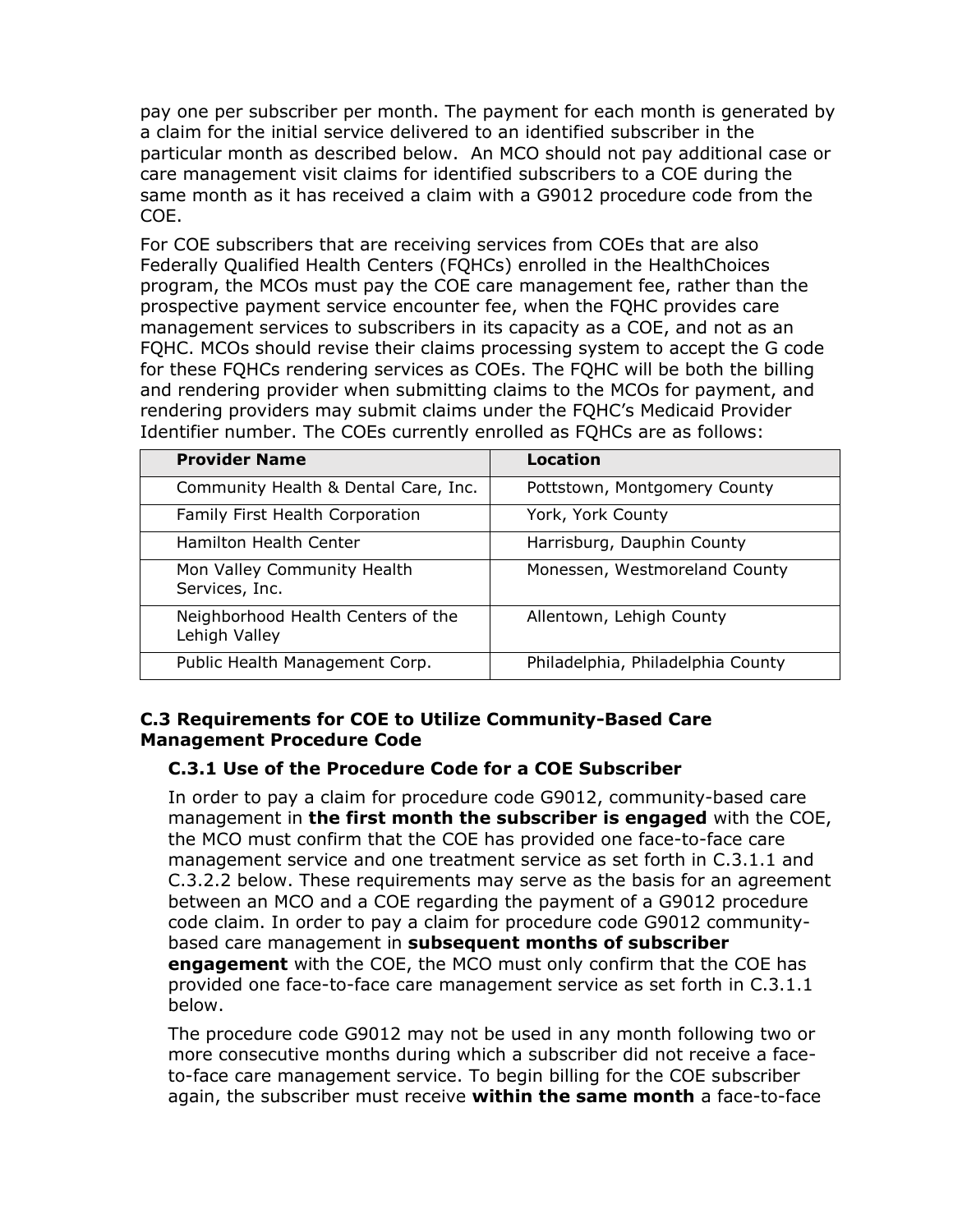care management service and a treatment service as set forth in C.3.1.1 and C.3.1.2 below.

# **C.3.1.1 Subscriber Encounter Time and Method with the COE**

COEs must document at least one face-to-face care management focused subscriber encounter (documentation requirements specified below) during the month for which the COE is seeking payment.

Any person who serves as part of the COE's Community-Based Care Management team may provide care management services that qualify for payment of the G9012 procedure code claim. Assessment of treatment needs may require the use of approved personnel approved by the Pennsylvania Department of Drug and Alcohol Programs to perform an American Society of Addiction Medicine Level of Care Assessment.

Documentation of a face-to-face encounter must be submitted for all subscriber care management encounters in the COE's *Quality Data Report*. Care management activities performed must be indicated in the COE's *Care Management Report* that is submitted by the COE to DHS, using the activities and domains listed within that report. MCOs should require that the specified activities be documented within the COE subscriber's medical record. Specifically, the care management encounter should be documented in the clinical notes (e.g., SOAP note) within each subscriber's health record. At a minimum, the medical record should include:

- 1. Date;
- 2. Location of service;
- 3. Identity of the individual with whom the subscriber met;
- 4. The length of time spent with the subscriber;
- 5. The activities that were covered during the encounter using the activity codes listed (See Table 1) on the care management report that is submitted by COEs to DHS; and
- 6. Next planned activities that the subscriber and COE will undertake.

# **C.3.1.2 Subscriber Billable Service**

All new COE subscribers must have an ICD-10 Opioid Use Related Disorder diagnosis provided by an appropriate clinician (Table 2). Second, the COE must provide on-site, or refer to and follow up with an external agency with whom it has a formal collaboration agreement, at least one treatment service to the subscriber during the initial month related to the subscriber's care and treatment of the diagnosis code. These initial first month billable services include but are not limited to: Mental Health Assessment and Treatment, Behavioral Health Assessment and Treatment, Mental Health Assessment and Treatment, Physical Health Assessment and Treatment, OB-GYN Health Assessment and Treatment, Drug Testing, and HIV/Hepatitis C Testing. The COE site does not have to provide the treatment service but must coordinate the provision of service.

#### **C.4 Monitoring COE Adherence to Agreement Terms**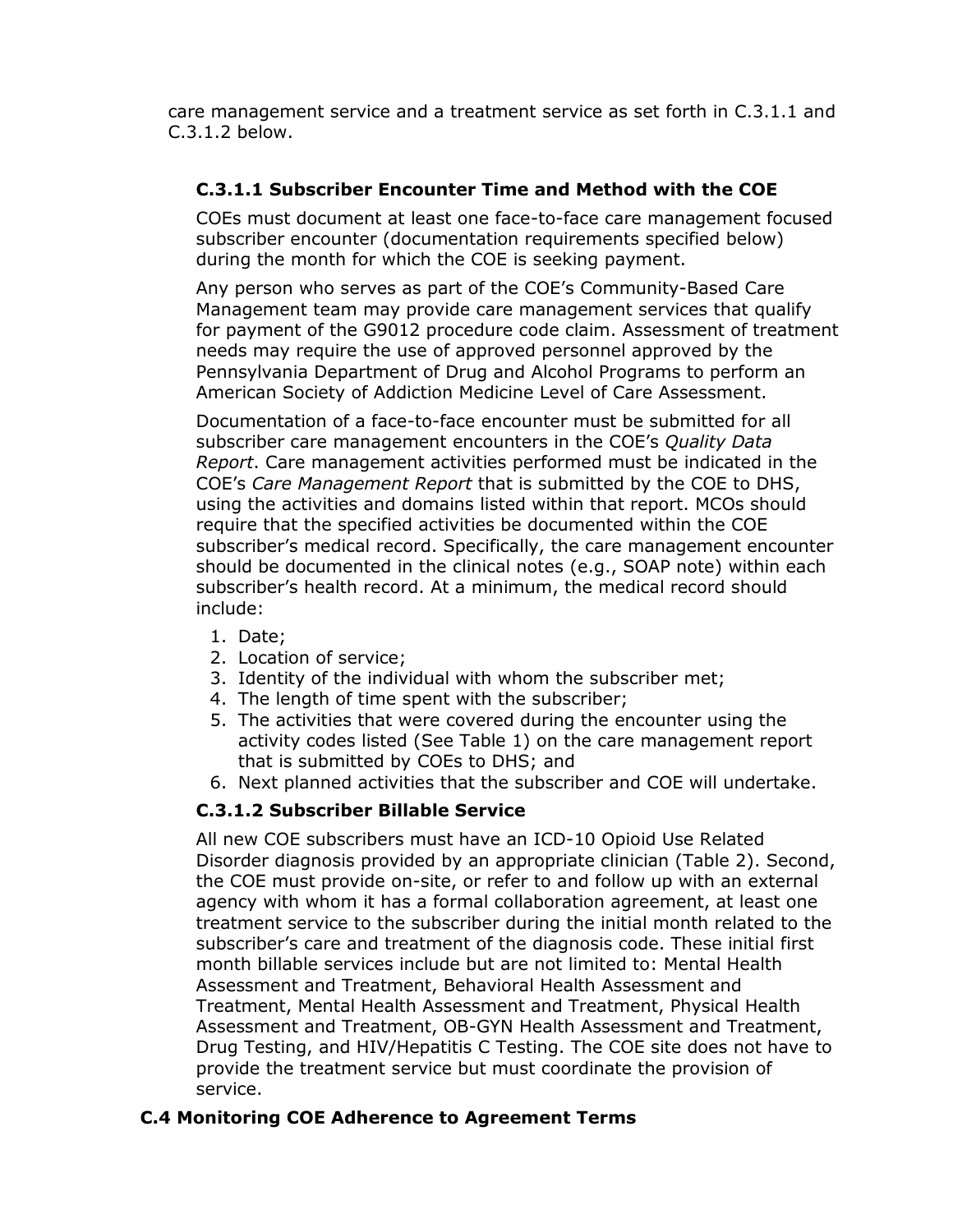MCOs' monitoring and oversight of COE operations is limited to ensuring COE compliance with their agreements with the MCO, while DHS will continue to monitor COE compliance with stated program requirements pursuant to its own agreements with the COEs. MCO compliance visits and chart reviews should be completed as they would be for any other network provider. It is the responsibility of the MCO to verify that the COEs are providing the services necessary to receive the PMPM from the MCO.

The Department will verify that no more than one COE is billing for the same subscriber, with one exception. During a subscriber's first two months of engagement, he or she may be seen by multiple COEs to determine the provider that most meets their needs.

# **D. Data Collection, Standardization, Analysis, and Reporting**

# **D.1 Data Collection and Standardization**

Exhibit G details the measures that COEs must track and which measures must be provided to the MCOs at the aggregate level on a quarterly basis. COE Data will be standardized in accordance with protocols developed by the Department. **The MCOs may not require that the COEs submit data directly to the MCO, as the collection of these and any other data will be the primary responsibility of the Department.**

# **D.2 Data Analysis and Reporting**

Beginning on January 1, 2019 for PH COEs and July 1, 2019 for BH COEs, the Department will provide individual subscriber and aggregate reports regarding community-based care management activity codes (Table 1) with the MCO and COE at least quarterly. In addition, aggregate reports broken down by COE that include the data points listed in Exhibit G will be provided to the MCO and COE at least quarterly. It is the expectation of the Department that the MCOs and the COEs discuss this data on at least a quarterly basis to ensure that the COE's work is in compliance with provider agreements.

The MCO may complete claims-based analyses on an individual COE using claims involving the G9012 procedure codes. The Department will conduct a larger analysis across all COEs.

# **E. Next Steps**

The MCO must work to finalize COE provider agreements with each of the required COEs, ensuring that receipt of the specified PMPM is not contingent on any requirements other than those prescribed by the Department in their agreements with the MCO.

# **F. Obsolete**

This MC OPS Memo will remain in effect until further notice.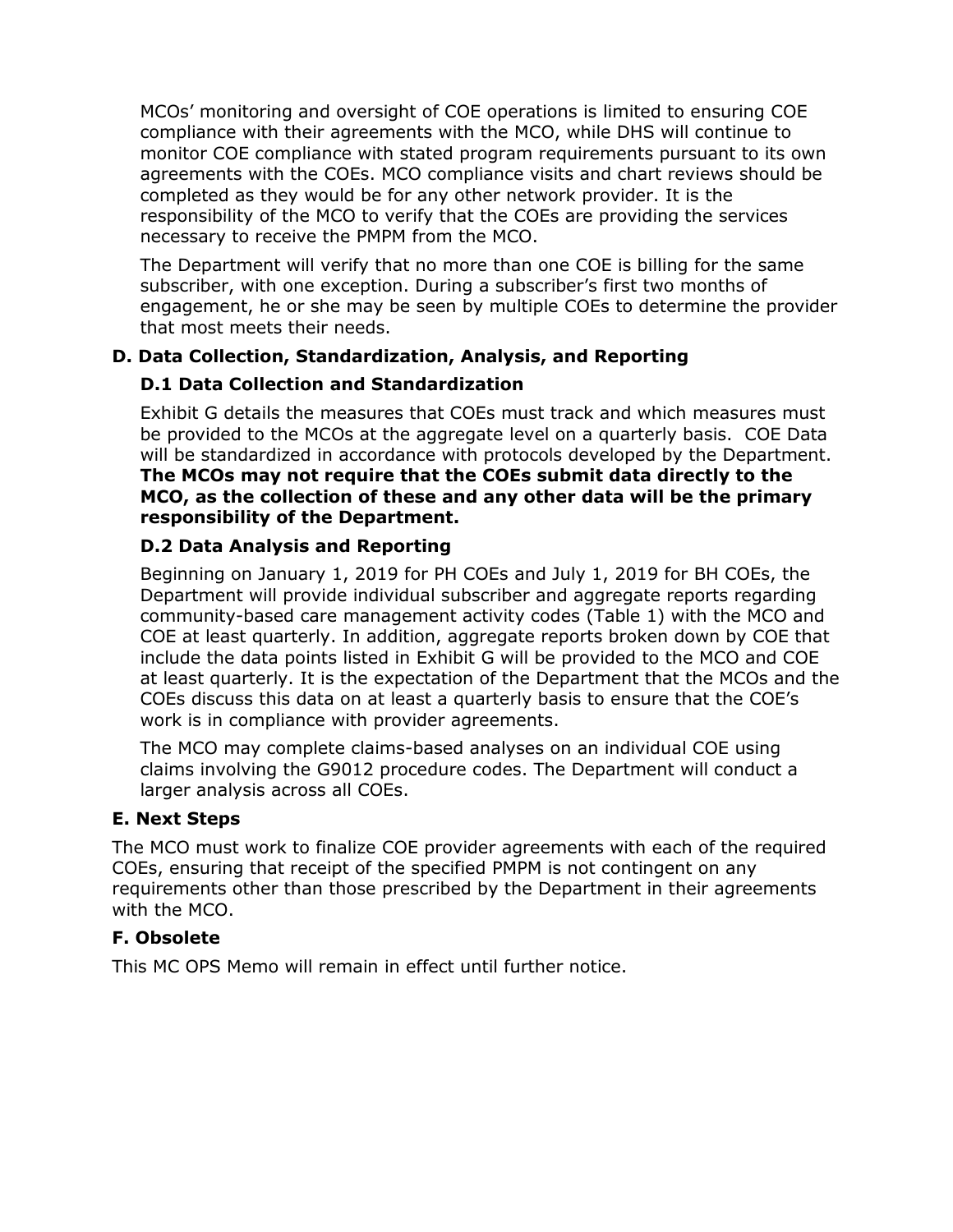Evaluation of Needs: activity conducted that evaluates the non-SUD treatment and social determinant needs of subscribers. The evaluation can be conducted by care management staff and/or medical providers who are equipped to conduct this type of assessment. The evaluation should, at a minimum, address the following:

- Social determinants of health (e.g. housing, jobs, transportation, etc);
- Non-SUD treatment needs (e.g. mental health, physical health, Hep B and C testing, HIV testing, etc);
- Subscriber goals.

 $\overline{a}$ 

This activity may result in referrals to internal and/or external providers and/or updates to a subscriber's care plan. This activity should be ongoing.

Face to Face Monitoring: activity that is conducted by a subscriber's treatment provider and/or community-based care management team that involves the subscriber sharing information about key treatment values, including treatment attendance, treatment/care plan progress, etc. This monitoring should be conducted face-to-face. In cases where a subscriber may be incarcerated or in an insubscriber treatment program, a phone call can be conducted to discuss key treatment values.

Care Coordination: activity that "…involves deliberately organizing subscriber care activities and sharing information among all of the participants concerned with a subscriber's care to achieve safer and more effective care. This means that the subscriber's needs and preferences are known ahead of time and communicated at the right time to the right people, and that is information is used to provide safe, appropriate, and effective care to the subscriber"<sup>1</sup>Care coordination can also occur when a subscriber of the community-based care management team assists a subscriber in scheduling appointments and makes contact with a subscribers provider to discuss care.

Care Manager Follow-up (Call/Letter/Text-Messaging): this activity involves the community-based care management team reaching out to the subscriber to follow-up on referrals, attempt to make contact, or conduct a telephonic follow-up or check-in.

Urine or Blood Screen: this activity can be conducted internally or externally and involves the collection of urine or blood to monitor the use of licit and/or illicit substances by subscribers.

Providing Direct Subscriber Transportation: this activity involves the community-based care management team directly transporting a subscriber to appointments, agencies/organizations, court appearances, and other activities that help to support an individuals recovery.

Care Manager Re-engagement Contact: this activity is conducted when a subscriber attempts to re-engage a subscriber who may be absent from COE services. According to DHS, a subscriber is considered disengaged when they do not make contact with the COE for 60 consecutive days.

Care Manager Warm Hand-off: this activity code should be used when a subscriber is "handed-off" to a treatment or non-treatment service provider. The hand-off can also occur from one level of care to a higher or lower level of care. The hand-off should occur in front of the subscriber and should be transparent to ensure that the subscriber and subscriber family are able to clarify information or ask questions about their care.<sup>2</sup>

<sup>1</sup> Care Coordination. Content last reviewed August 2018. Agency for Healthcare Research and Quality, Rockville, MD. https://www.ahrq.gov/professionals/prevention-chroniccare/improve/coordination/index.html

<sup>&</sup>lt;sup>2</sup> Warm Handoff: Intervention. Content last reviewed December 2017. Agency for Healthcare Research and Quality, Rockville, MD. https://www.ahrq.gov/professionals/quality-subscriber-safety/subscriberfamily-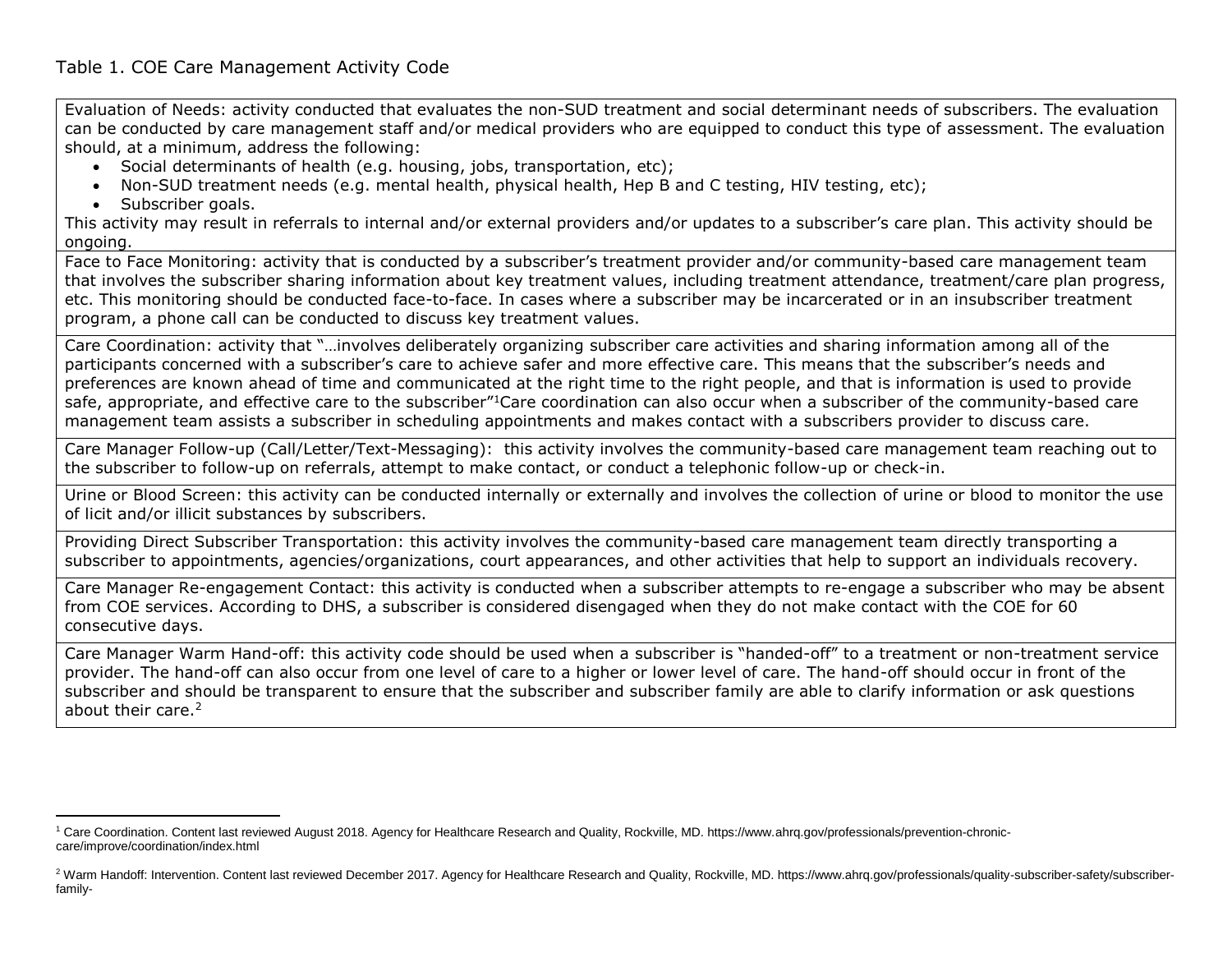Medication Reconciliation: this activity occurs when the subscriber's clinician "…compares the medications a subscriber should be using (and is actually using) to the new medications that are ordered for the subscriber and resolves any discrepancies".<sup>3</sup> This is especially important for subscribers who have physical and behavioral health comorbidities that require medication management

Chronic Condition Education (e.g. Asthma): this activity occurs when a subscriber of the community-based care management team or other healthcare provider educates the subscriber on managing chronic conditions (e.g. asthma). This may occur internally or externally.

Diabetes Self-Management Education: this activity can occur internally or externally and is defined as the "…process of facilitating the knowledge, skill, and ability necessary for diabetes self-care. This process incorporates the needs, goals, and life experiences of the person with diabetes and is quided by evidence-based standards".<sup>4</sup>

Health Insurance Benefits Coordination: this activity can occur when a care manager/other provider assists the subscriber to sign up for health insurance benefits.

Referral: Two-way connection of the community-based care management team to a recipient agency that will provide services for the COEengaged subscriber. To be a referral, there must be notification back to the community-based care management team that information was received, and the subscriber accessed services.

Monitored Engagement: documented subscriber or subscriber provider contact with a recipient agency that is providing services for the COEengaged subscriber in accordance with care plan goals, at a minimum of every 30 days.

Transition of Care: Documented subscriber or subscriber provider contact with a recipient agency during a transition of care/services to where monitoring engagement of services between the subscriber and recipient agency is no longer needed (ex: a COE-engaged subscriber that is moving between levels of care of a COE-engaged subscriber that is moving from Medicaid to commercial insurance).

Mental Health Services: services that are provided by a licensed professional to an individual who has a diagnosed mental health disorder.

Healthcare Services- Primary Care Physician Services: "care that is provided by physicians specifically trained for and skilled in comprehensive first contact and continuing care for persons…includes health promotion, disease prevention, health maintenance, counseling, subscriber education, diagnosis and treatment of acute and chronic illness in a variety of health care settings."<sup>5</sup>

Healthcare Services- Smoking Cessation Services: services that are provided to an individual who wishes to quit smoking tobacco. Smoking cessation services can include one or a combination of the following: tobacco cessation counseling, nicotine replacement medication, and or non-nicotine tobacco cessation medication.<sup>6</sup>

Healthcare Services- Hepatitis B, Hepatitis C, and HIV Testing: services that are provided to subscribers who may be at risk of contracting Hepatitis B, Hepatitis C, and HIV. These testing services can be provided by a primary care physician or a community agency with staff that are trained to administer the test and interpret results.

Healthcare Services- Pain Management Services: services that are provided by a pain specialist who are trained in treating chronic pain. There are multiple modalities for pain management, including medication, which should be closely monitored by the COE and the subscriber's primary care providers.

 $\overline{a}$ 

<sup>&</sup>lt;sup>3</sup> National Subscriber Safety Goals Effective January 2017. The Joint Commission. https://www.jointcommission.org/assets/1/6/NPSG\_Chapter\_OME\_Jan2017.pdf

<sup>4</sup> Funnell, et al (2010). National standards for diabetes self-management education. *Diabetes Care, 33*(suppl 1), S89-96. doi: 10.2337/dc10-S089

<sup>5</sup> American Academy of Family Physicians. https://www.aafp.org/about/policies/all/primary-care.html#1

<sup>6</sup> Smith, K (2013). Tobacco cessation services. SAMHSA CBHSQ Report. Retrieved from https://www.ncbi.nlm.nih.gov/books/NBK384677/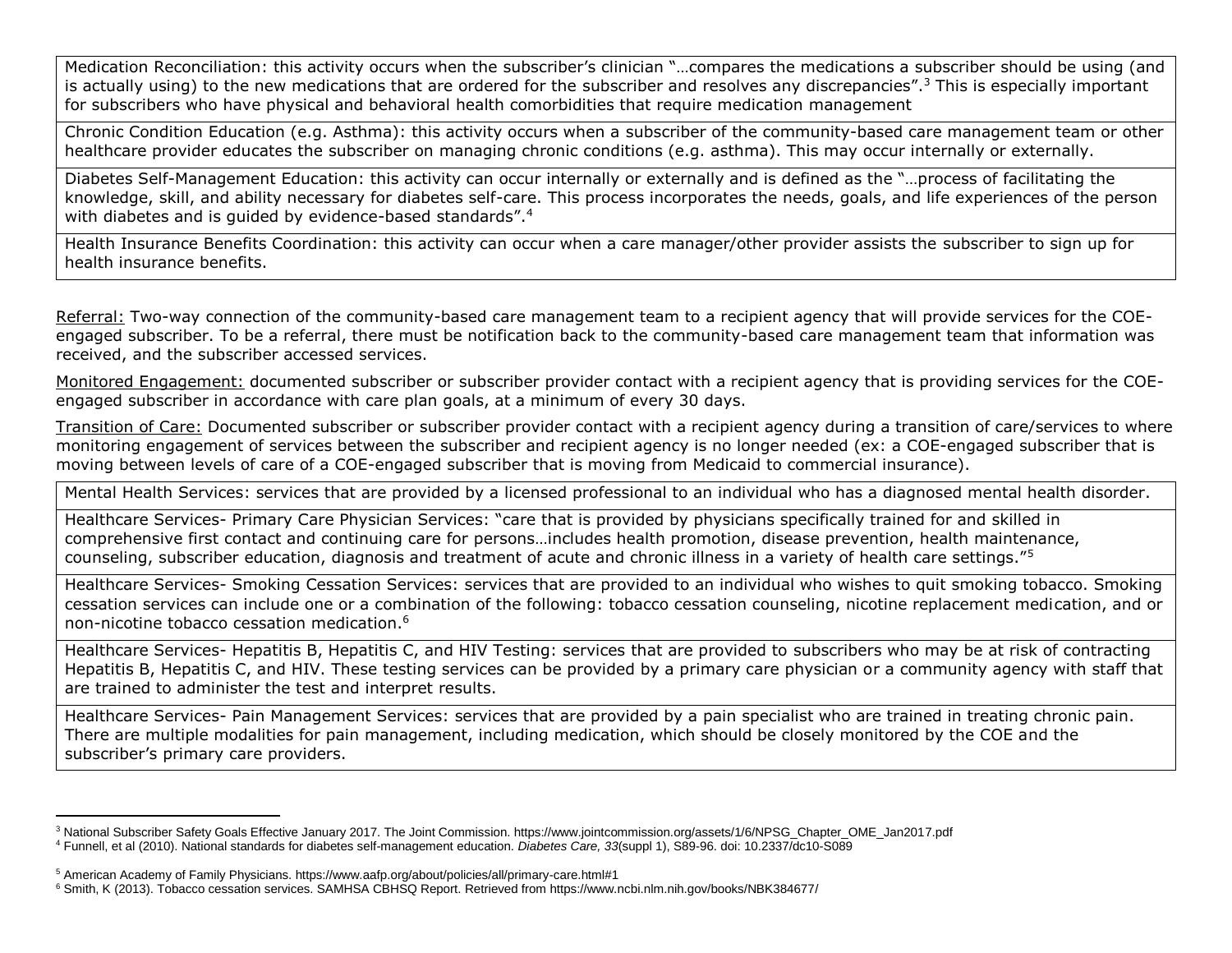Pregnancy Testing/Prenatal Care: services provided to women who are pregnant to improve the health of mother and baby. The COE should ensure that women are appropriately referred (if applicable) to providers who are equipped to offer the service.

Health Insurance Benefits Coordination: services that are provided to a subscriber that assist them to obtain benefits, including Medical Assistance or commercial insurance.

SUD Treatment: services that are provided to the subscriber at any level of care by a DDAP-licensed facility. The subscriber should be administered the ASAM Level of Care Assessment to determine the appropriate level of care.

Peer Support: services that are provided to subscribers by a CRS and/or other peer support specialist, who has had a similar life experience, to assist an individual in achieving recovery goals.

Housing: services that are provided to a subscriber to aid in securing housing services, including long-term housing, recovery housing or emergency housing.

SUD LOC Evaluation: ASAM Level of Care Evaluation that assesses the appropriate level of care of each subscriber. The LOCA should be done prior to beginning any level of care. The LOCA should be done by a provider who is trained to administer and interpret the Assessment.

Transportation: services that are provided to the subscriber to aid in securing transportation (e.g. MATP).

Naloxone Training and Distribution: service that is provided to a subscriber that aims to reduce overdose risk by providing naloxone training and distribution to the COE-engaged subscriber.

Identification/Birth Certificates/Other Identification: services that are provided to a subscriber that assists with obtaining proper identification which is essential for accessing services, applying for jobs, and securing housing, among other.

Self-Help Meetings: services that help support an individual in their recovery (e.g. Narcotics Anonymous, Alcoholics Anonymous).

Food: services that assist a subscriber in obtaining food, including food pantries, emergency food kitchen (e.g. soup kitchens).

Advocacy- Adult Probation, Criminal Justice, Police: activity that provides rational and knowledgeable information that emphasizes the value of applying care management practices tailored to individual assessments, the identification of resources, the linking of services, the use of local community resources, the advising of any and all legal matters within the criminal justice system.

Advocacy- Youth Probation, Criminal Justice: activity that involves the assurance that that the juvenile's rights are protected within the criminal justice system as well as, the coordination of care of clinical services within and outside the community to best address the youth's specific behavioral needs.

Advocacy-Children and Youth Services: activity designed to coordinate services to address children's health needs, educates parents about resources available to them within their communities, and assists caregivers in navigating the healthcare system.

Job Training/Vocational Services: services provided to a subscriber that increase employability and skill development to aid in long-term recovery.

Educational Services: services provided to a subscriber that assist in obtaining job skills, a GED, and or/ college credits and advanced degrees.

Interpreter Services: services provided to a subscriber for whom English may not be their first language. These services are essential to ensuring that subscribers understand their treatment.

Voter Registration: services that assist a subscriber to obtain voter registration, which is an important component in long-term recovery.

Note: Each code in Table 2 will have a "Referral", "Monitoring Engagement" and "Transition of Care" option.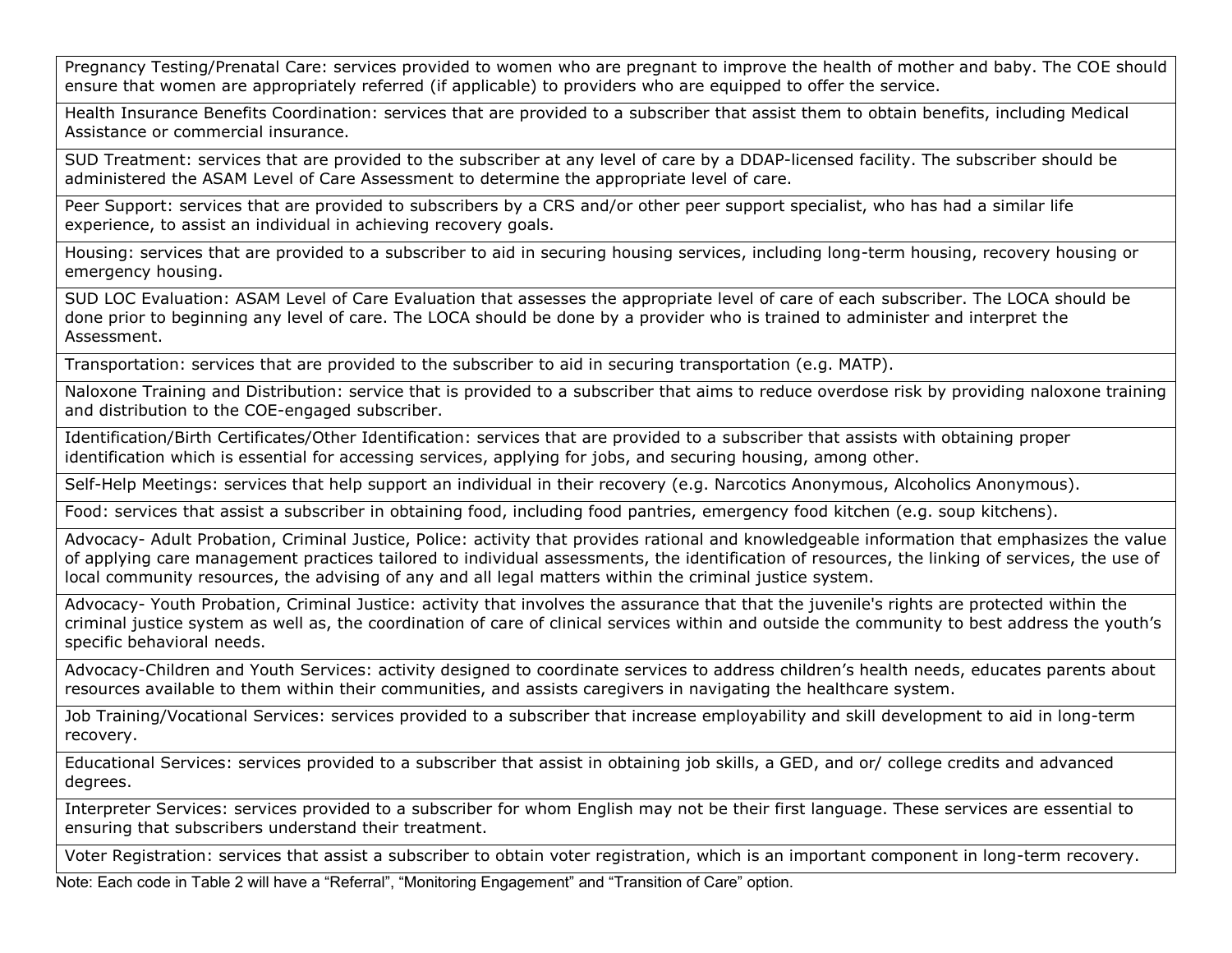# Table 2. ICD-10 Codes Related to Opioid Use Disorder

| <b>Diagnosis</b><br>Code | <b>Description</b>                                                                                                                                  | <b>Diagnosis</b><br><b>Type</b> | <b>Classification</b> |
|--------------------------|-----------------------------------------------------------------------------------------------------------------------------------------------------|---------------------------------|-----------------------|
| 30400                    | OPIOID TYPE DEPENDENCE, UNSPECIFIED                                                                                                                 | Opioid                          | Opiate                |
| 30401                    | OPIOID TYPE DEPENDENCE, CONTINUOUS                                                                                                                  | Opioid                          | Opiate                |
| 30402                    | OPIOID TYPE DEPENDENCE, EPISODIC                                                                                                                    | Opioid                          | Opiate                |
| 30471                    | COMBINATIONS OF OPIOID TYPE DRUG WITH ANY OTHER DRUG DEPENDENCE, CONTINUOUS                                                                         | Opioid                          | Opiate                |
|                          |                                                                                                                                                     |                                 |                       |
| 30472<br>30481           | COMBINATIONS OF OPIOID TYPE DRUG WITH ANY OTHER DRUG DEPENDENCE, EPISODIC<br>COMBINATIONS OF DRUG DEPENDENCE EXCLUDING OPIOID TYPE DRUG, CONTINUOUS | Opioid<br>Opioid                | Opiate<br>Opiate      |
| 30482                    | COMBINATIONS OF DRUG DEPENDENCE EXCLUDING OPIOID TYPE DRUG, EPISODIC                                                                                | Opioid                          | Opiate                |
| 30550                    | NONDEPENDENT OPIOID ABUSE, UNSPECIFIED                                                                                                              | Opioid                          | Opiate                |
| 30551                    | NONDEPENDENT OPIOID ABUSE, CONTINUOUS                                                                                                               | Opioid                          | Opiate                |
| 30552                    | NONDEPENDENT OPIOID ABUSE, EPISODIC                                                                                                                 | Opioid                          | Opiate                |
| 30562                    | NONDEPENDENT COCAINE ABUSE, EPISODIC                                                                                                                | Opioid                          | Opiate                |
| F1110                    | OPIOID ABUSE, UNCOMPLICATED                                                                                                                         | Opioid                          | Opiate                |
| F11120                   | OPIOID ABUSE WITH INTOXICATION, UNCOMPLICATED                                                                                                       | Opioid                          | Opiate                |
| F11121                   | OPIOID ABUSE WITH INTOXICATION DELIRIUM                                                                                                             | Opioid                          | Opiate                |
| F11122                   | OPIOID ABUSE WITH INTOXICATION WITH PERCEPTUAL DISTURBANCE                                                                                          | Opioid                          | Opiate                |
| F11129                   | OPIOID ABUSE WITH INTOXICATION, UNSPECIFIED                                                                                                         | Opioid                          | Opiate                |
| F1114                    | OPIOID ABUSE WITH OPIOID-INDUCED MOOD DISORDER                                                                                                      | Opioid                          | Opiate                |
| F11150                   | OPIOID ABUSE WITH OPIOID-INDUCED PSYCHOTIC DISORDER WITH DELUSIONS                                                                                  | Opioid                          | Opiate                |
|                          |                                                                                                                                                     |                                 |                       |
| F11151                   | OPIOID ABUSE WITH OPIOID-INDUCED PSYCHOTIC DISORDER WITH HALLUCINATIONS                                                                             | Opioid                          | Opiate                |
| F11159                   | OPIOID ABUSE WITH OPIOID-INDUCED PSYCHOTIC DISORDER, UNSPECIFIED                                                                                    | Opioid                          | Opiate                |
| F11181                   | OPIOID ABUSE WITH OPIOID-INDUCED SEXUAL DYSFUNCTION                                                                                                 | Opioid                          | Opiate                |
| F11182                   | OPIOID ABUSE WITH OPIOID-INDUCED SLEEP DISORDER                                                                                                     | Opioid                          | Opiate                |
| F11188                   | OPIOID ABUSE WITH OTHER OPIOID-INDUCED DISORDER                                                                                                     | Opioid                          | Opiate                |
| F1119                    | OPIOID ABUSE WITH UNSPECIFIED OPIOID-INDUCED DISORDER                                                                                               | Opioid                          | Opiate                |
| F1120                    | OPIOID DEPENDENCE, UNCOMPLICATED                                                                                                                    | Opioid                          | Opiate                |
| F1121                    | OPIOID DEPENDENCE, IN REMISSION                                                                                                                     | Opioid                          | Opiate                |
| F11220                   | OPIOID DEPENDENCE WITH INTOXICATION, UNCOMPLICATED                                                                                                  | Opioid                          | Opiate                |
| F11221                   | OPIOID DEPENDENCE WITH INTOXICATION DELIRIUM                                                                                                        | Opioid                          | Opiate                |
| F11222                   | OPIOID DEPENDENCE WITH INTOXICATION WITH PERCEPTUAL DISTURBANCE                                                                                     | Opioid                          | Opiate                |
| F11229                   | OPIOID DEPENDENCE WITH INTOXICATION, UNSPECIFIED                                                                                                    | Opioid                          | Opiate                |
| F1123                    | OPIOID DEPENDENCE WITH WITHDRAWAL                                                                                                                   | Opioid                          | Opiate                |